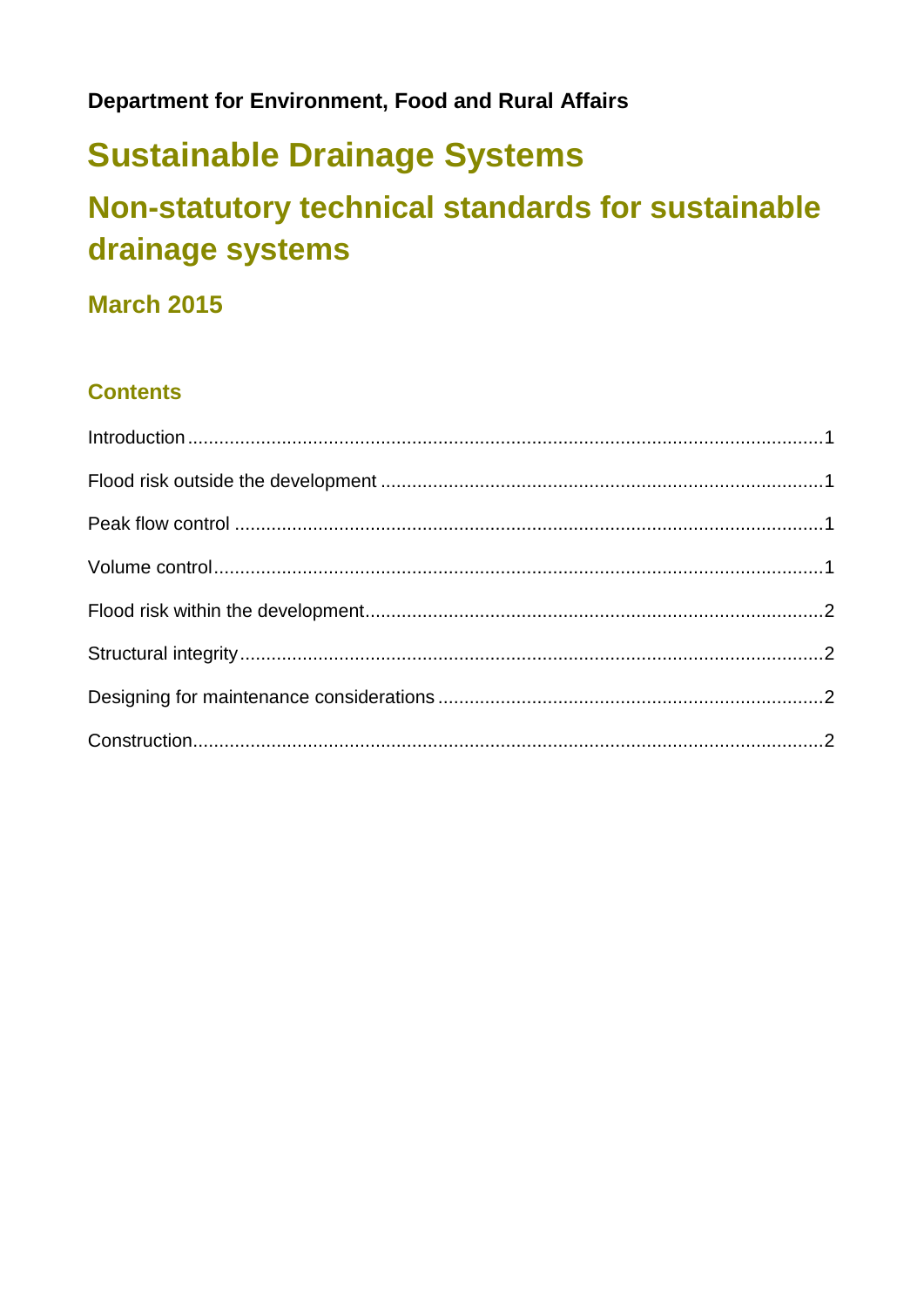# <span id="page-1-0"></span>**Introduction**

This document sets out non-statutory technical standards for sustainable drainage systems. They should be used in conjunction with the [National Planning Policy Framework](http://planningguidance.planningportal.gov.uk/blog/policy/) and [Planning Practice Guidance.](http://planningguidance.planningportal.gov.uk/blog/guidance/)

# <span id="page-1-1"></span>**Flood risk outside the development**

**S1** Where the drainage system discharges to a surface water body that can accommodate uncontrolled surface water discharges without any impact on flood risk from that surface water body (e.g. the sea or a large estuary) the peak flow control standards (**S2** and **S3** below) and volume control technical standards (**S4** and **S6** below) need not apply.

#### <span id="page-1-2"></span>**Peak flow control**

**S2** For greenfield developments, the peak runoff rate from the development to any highway drain, sewer or surface water body for the 1 in 1 year rainfall event and the 1 in 100 year rainfall event should never exceed the peak greenfield runoff rate for the same event.

**S3** For developments which were previously developed, the peak runoff rate from the development to any drain, sewer or surface water body for the 1 in 1 year rainfall event and the 1 in 100 year rainfall event must be as close as reasonably practicable to the greenfield runoff rate from the development for the same rainfall event, but should never exceed the rate of discharge from the development prior to redevelopment for that event.

## <span id="page-1-3"></span>**Volume control**

**S4** Where reasonably practicable, for greenfield development, the runoff volume from the development to any highway drain, sewer or surface water body in the 1 in 100 year, 6 hour rainfall event should never exceed the greenfield runoff volume for the same event.

**S5** Where reasonably practicable, for developments which have been previously developed, the runoff volume from the development to any highway drain, sewer or surface water body in the 1 in 100 year, 6 hour rainfall event must be constrained to a value as close as is reasonably practicable to the greenfield runoff volume for the same event, but should never exceed the runoff volume from the development site prior to redevelopment for that event.

**S6** Where it is not reasonably practicable to constrain the volume of runoff to any drain, sewer or surface water body in accordance with **S4** or **S5** above, the runoff volume must be discharged at a rate that does not adversely affect flood risk.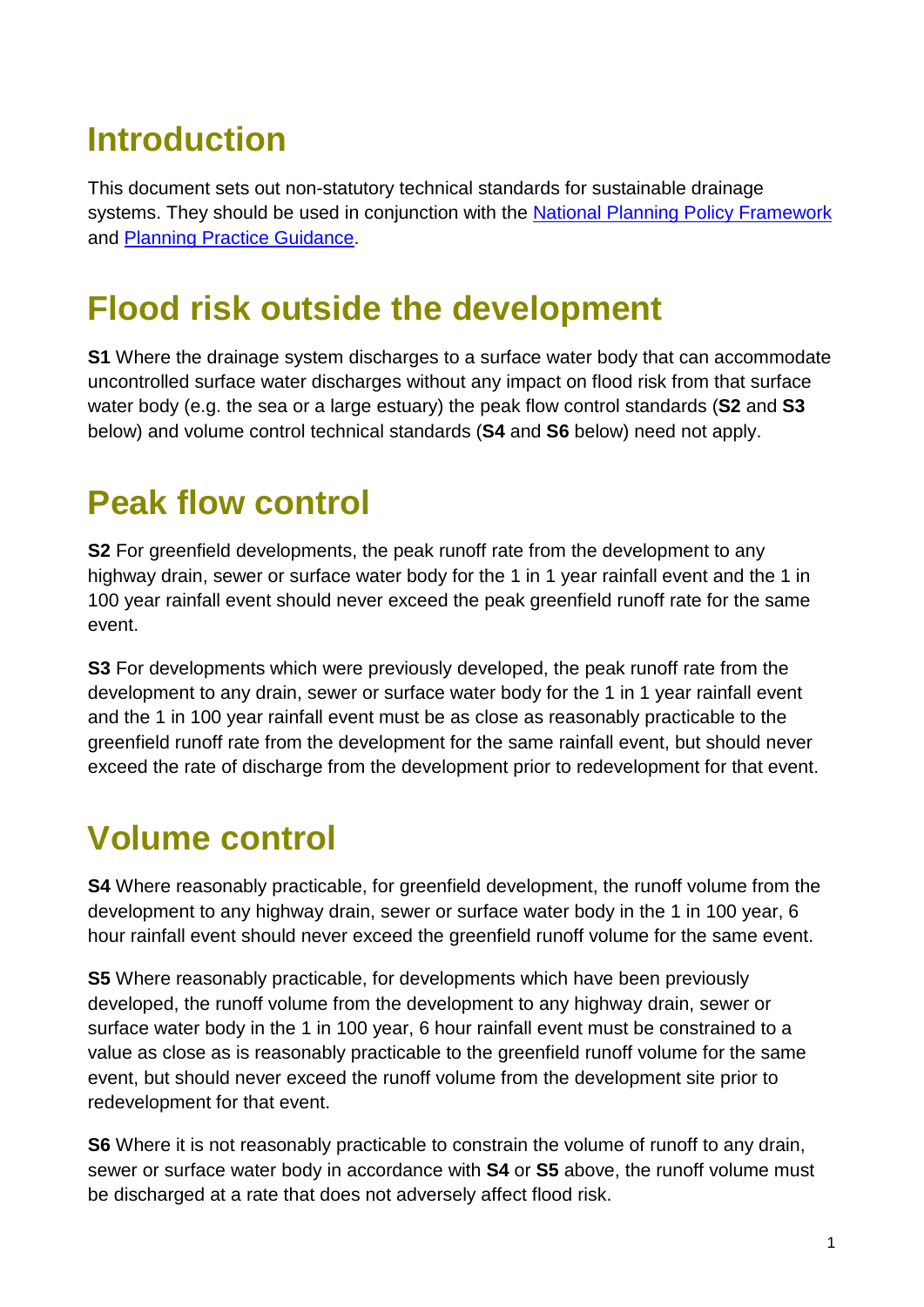# <span id="page-2-0"></span>**Flood risk within the development**

**S7** The drainage system must be designed so that, unless an area is designated to hold and/or convey water as part of the design, flooding does not occur on any part of the site for a 1 in 30 year rainfall event.

**S8** The drainage system must be designed so that, unless an area is designated to hold and/or convey water as part of the design, flooding does not occur during a 1 in 100 year rainfall event in any part of: a building (including a basement); or in any utility plant susceptible to water (e.g. pumping station or electricity substation) within the development.

**S9** The design of the site must ensure that, so far as is reasonably practicable, flows resulting from rainfall in excess of a 1 in 100 year rainfall event are managed in exceedance routes that minimise the risks to people and property.

# <span id="page-2-1"></span>**Structural integrity**

**S10** Components must be designed to ensure structural integrity of the drainage system and any adjacent structures or infrastructure under anticipated loading conditions over the design life of the development taking into account the requirement for reasonable levels of maintenance.

**S11** The materials, including products, components, fittings or naturally occurring materials, which are specified by the designer must be of a suitable nature and quality for their intended use.

#### <span id="page-2-2"></span>**Designing for maintenance considerations**

**S12** Pumping should only be used to facilitate drainage for those parts of the site where it is not reasonably practicable to drain water by gravity.

## <span id="page-2-3"></span>**Construction**

**S13** The mode of construction of any communication with an existing sewer or drainage system must be such that the making of the communication would not be prejudicial to the structural integrity and functionality of the sewerage or drainage system.

**S14** Damage to the drainage system resulting from associated construction activities must be minimised and must be rectified before the drainage system is considered to be completed.